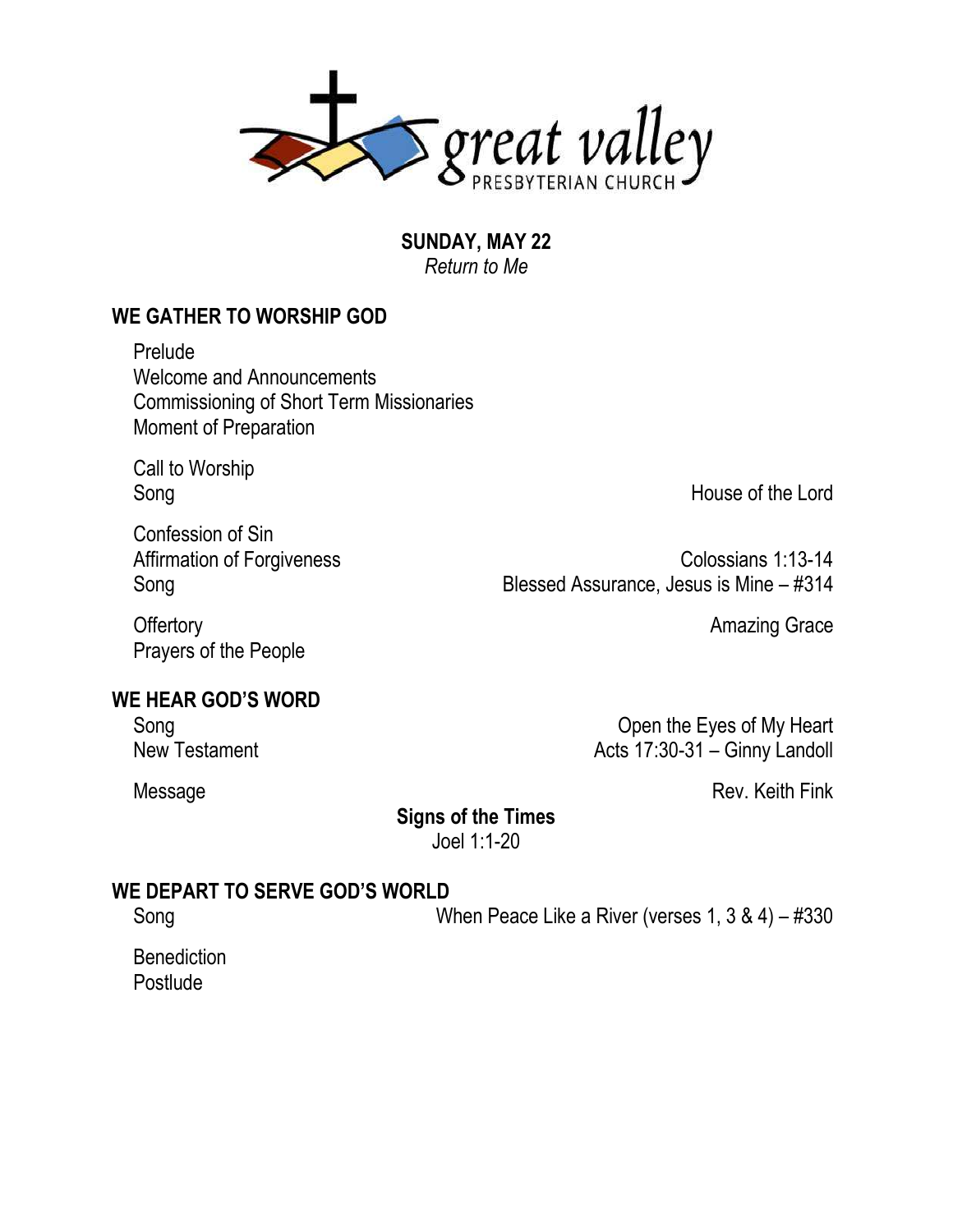*Return to Me* **Signs of the Times** Joel 1:1-20

**Question:** How should we respond when we see our world turned upside down?

#### **I. The Lay of the Land (vs. 1)**

- **II. The Elders (vs. 2-4)**
	- $\sim$  Live with your eyes wide-open

#### **III. The Drunkards (vs. 5-7)**

- $\sim$  Don't sleepwalk through life
- **IV. An Unnamed Group – Jerusalem perhaps (8-10)**  $\sim$  Don't miss the gravity of the situation
- **V. The Farmers (11-12)**  $\sim$  let the reality of the situation hit your pride

#### **VI. The Priests (13-14)**

~ Gather the people to the house of the Lord to cry out to the Lord

#### **VII. Why? For Alas the Day of the Lord is Near (15-18)**

**VIII. Joel, and Creation Itself Cries out to the Lord (19-20)**

\*\*\*\*\*\*\*\*\*\*\*\*\*\*\*\*\*\*\*\*\*\*\*\*\*\*\*\*

Point to Ponder: If we are to regularly do life with God, we would be wise to build into our lives regular times to gather with God's people in prayer. One such opportunity is our Saturday Morning Prayer – happening every week at 9am. Would you ponder joining us on occasion?

**Next Week:** Next Sunday we will continue our sermon series entitled *Return to Me* by considering **Joel 2:1-17** *Rend Your Heart.*

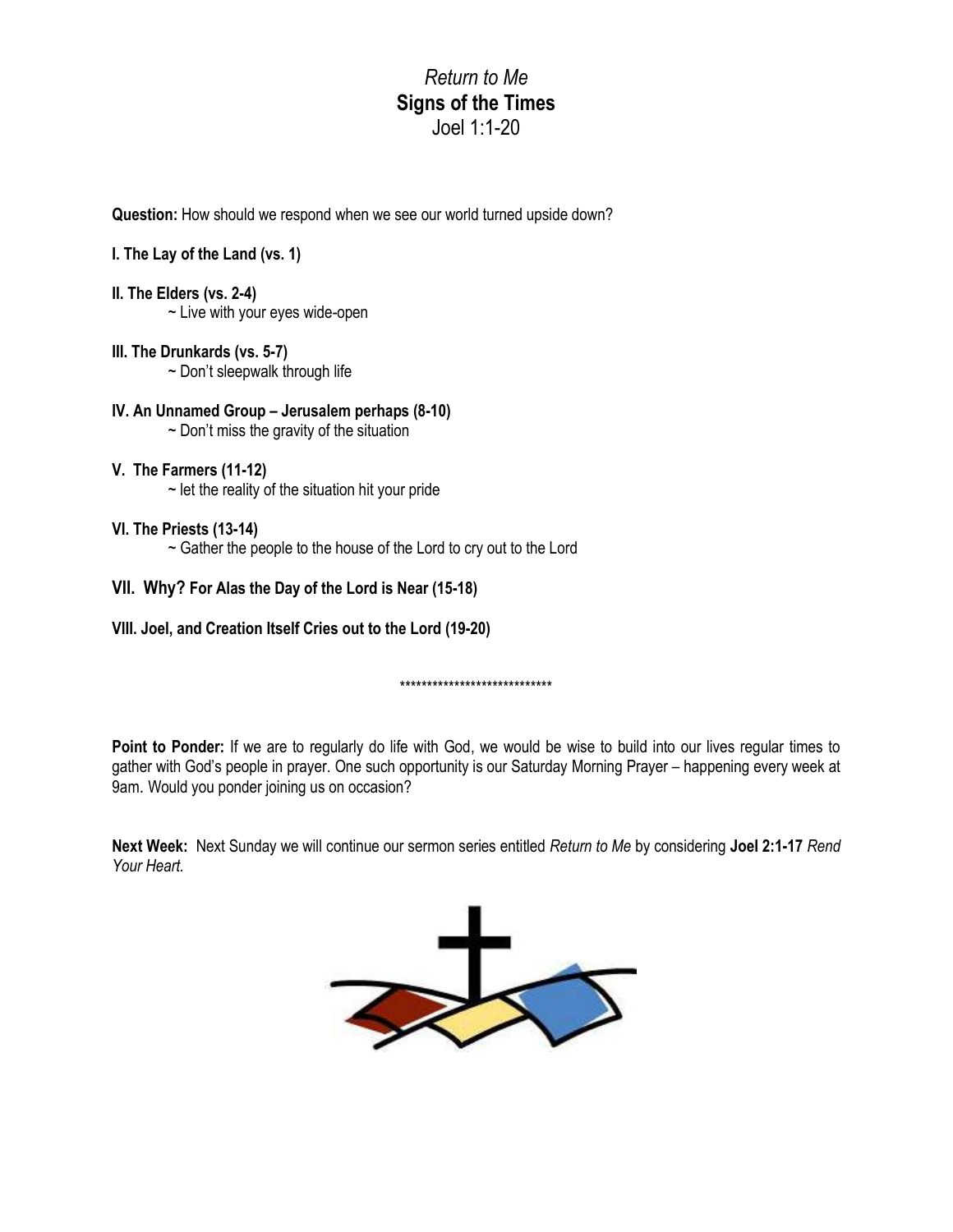## **House of the Lord**

We worship the God who was We worship the God who is We worship the God who evermore will be He opened the prison doors He parted the raging sea My God He holds the victory

There's joy in the house of the Lord There's joy in the house of the Lord today And we won't be quiet We shout out Your praise There's joy in the house of the Lord Our God is surely in this place And we won't be quiet We shout out Your praise

We sing to the God who heals We sing to the God who saves We sing to the God who always makes a way 'Cause He hung up on that cross Then He rose up from that grave My God's still rolling stones away

There's joy in the house of the Lord There's joy in the house of the Lord today And we won't be quiet We shout out Your praise There's joy in the house of the Lord Our God is surely in this place And we won't be quiet We shout out Your praise

We were the beggars, now we're royalty We were the prisoners Now we're running free We are forgiven, accepted Redeemed by His grace Let the house of the Lord sing praise

We were the beggars, now we're royalty We were the prisoners Now we're running free We are forgiven, accepted Redeemed by His grace Let the house of the Lord sing praise

We were the beggars, now we're royalty We were the prisoners Now we're running free We are forgiven, accepted Redeemed by His grace Let the house of the Lord sing praise

There's joy in the house of the Lord There's joy in the house of the Lord today And we won't be quiet We shout out Your praise There's joy in the house of the Lord Our God is surely in this place And we won't be quiet We shout out Your praise

There's joy in the house of the Lord There's joy in the house of the Lord today And we won't be quiet We shout out Your praise There's joy in the house of the Lord Our God is surely in this place And we won't be quiet We shout out Your praise

Words and music by Jonathan Smith and Phil Wickham © 2020 Be Essential Songs Cashagamble Jet Music | Phil Wickham Music Simply Global Songs. CCLI # 1026532

### **Affirmation of Forgiveness**

Colossians 1:13-14

He has delivered us from the domain of darkness and transferred us to the kingdom of his beloved Son, in whom we have redemption, the forgiveness of sins.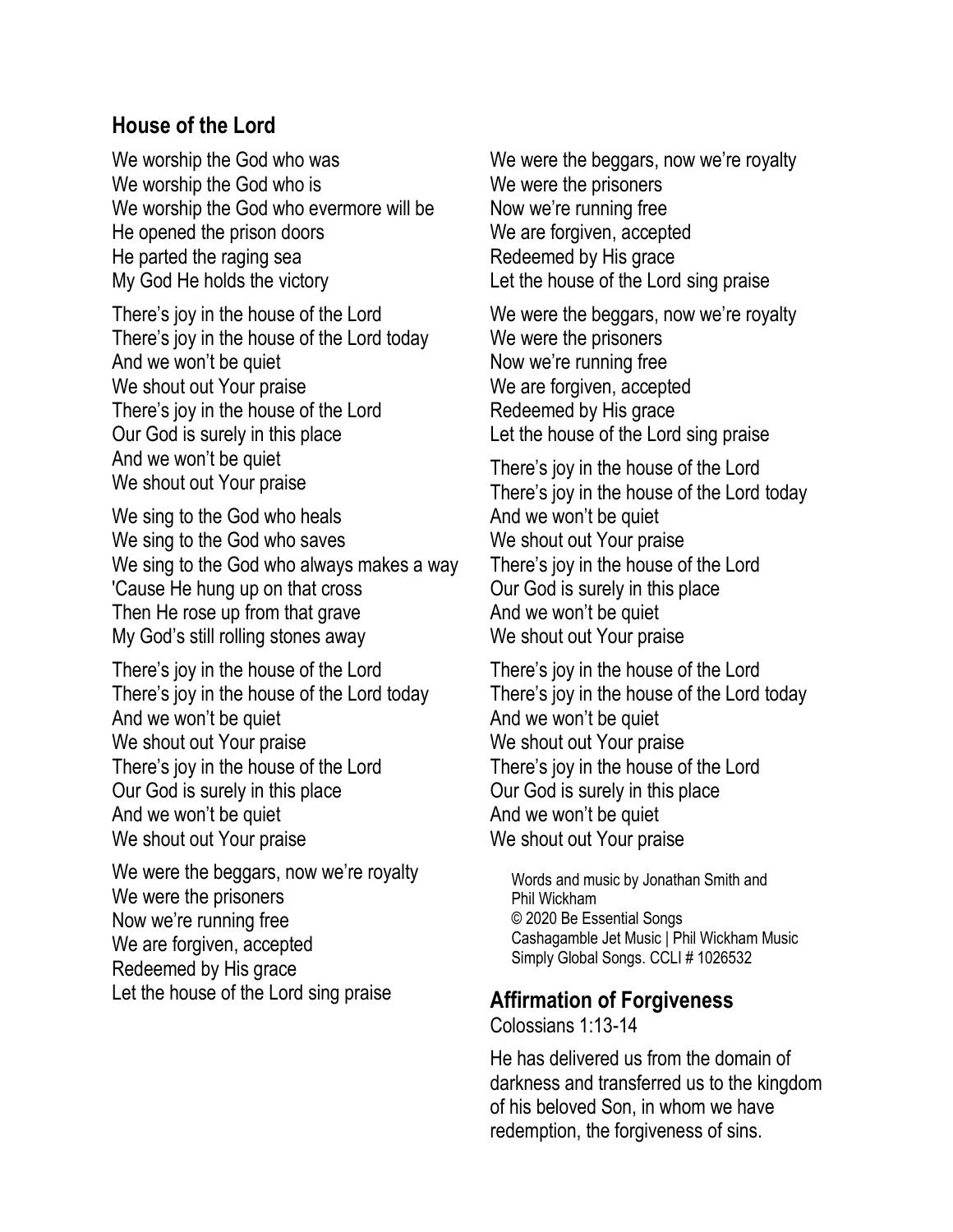## **Blessed Assurance, Jesus is Mine**

Blessed assurance Jesus is mine O what a foretaste of glory divine Heir of salvation purchase of God Born of His Spirit, washed in His blood

This is my story this is my song Praising my Savior all the day long This is my story this is my song Praising my Savior all the day long

Perfect submission perfect delight Visions of rapture now burst on my sight Angels descending bring from above Echoes of mercy whispers of love

This is my story this is my song Praising my Savior all the day long This is my story this is my song Praising my Savior all the day long

Perfect submission all is at rest I in my Savior am happy and blest Watching and waiting looking above Filled with His goodness, lost in His love

This is my story this is my song Praising my Savior all the day long This is my story this is my song Praising my Savior all the day long

Words by Fanny J. Crosby, 1873 Music by Phoebe P. Knapp, 1873

# **Open the Eyes of My Heart**

Open the eyes of my heart Lord Open the eyes of my heart I want to see You I want to see You

Open the eyes of my heart Lord Open the eyes of my heart I want to see You I want to see You

To see You high and lifted up Shining in the light of Your glory Pour out Your power and love As we sing "Holy holy holy"

Open the eyes of my heart Lord Open the eyes of my heart I want to see You I want to see You

Open the eyes of my heart Lord Open the eyes of my heart I want to see You I want to see You

To see You high and lifted up Shining in the light of Your glory Pour out Your power and love As we sing "Holy holy holy"

Holy holy holy, You are holy holy holy Holy holy holy, I want to see You

Holy holy holy, You are holy holy holy Holy holy holy, I want to see You I want to see you

Words by Paul Baloche ©1997 Integrity's Hosanna! Music CCLI #1026532